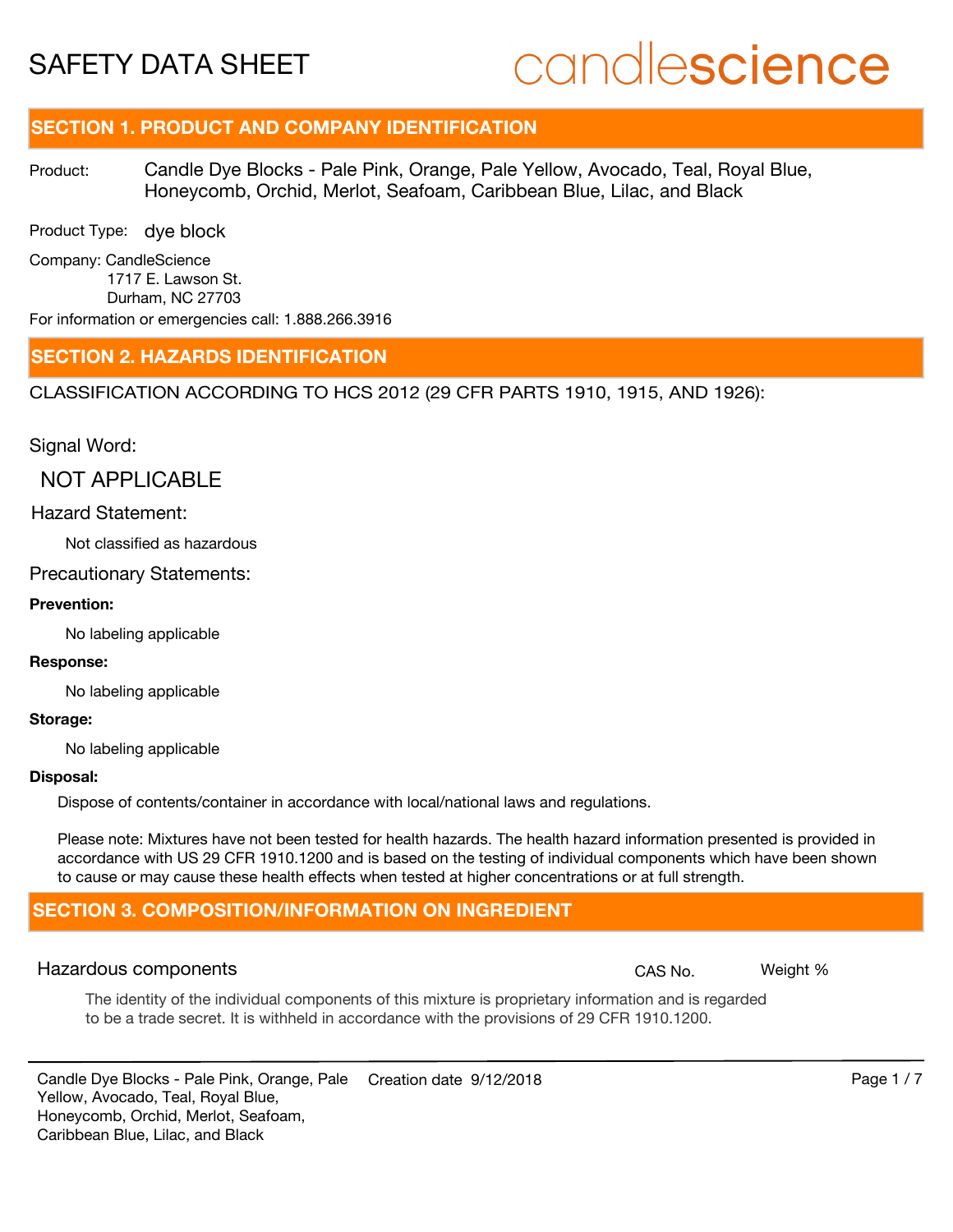# candlescience

# **SECTION 4. FIRST AID MEASURES**

#### Inhalation:

Allow victim to breathe fresh air. Allow the victim to rest.

### Skin contact:

Remove affected clothing and wash all exposed skin area with mild soap and water, followed by warm water rinse. Eye contact:

Rinse immediately with plenty of water. Obtain medical attention if pain, blinking or redness persist.

#### Ingestion:

Rinse mouth. Do NOT induce vomiting. Obtain emergency medical attention.

Most important symptoms:

Not expected to present a significant hazard under anticipated conditions of normal use.

Indication of immediate medical attention:

### General information:

Never give anything by mouth to an unconscious person. If you feel unwell, seek medical advice (show the label where possible).

# **SECTION 5. FIREFIGHTING MEASURES**

### Suitable extinguishing media:

Foam, carbon dioxide, dry chemical, water jet or spray.

#### Unsuitable extinguishing media:

Gaseous extinguishing media are not to be used.

### Specific hazards:

During fire, gases hazardous to health may be formed. Do not allow run-off from fire fighting to enter drains or water courses.

#### Special fire fighting procedures:

Wear self-contained breathing apparatus for firefighting. Move containers from fire area if it can be done safely. Use water spray jet to protect personnel and to cool endangered containers.

# **SECTION 6. ACCIDENTAL RELEASE MEASURES**

# Personal precautions, protective equipment and emergency procedures:

Evacuate personnel to safe areas. Remove all sources of ignition. Ensure adequate ventilation. Keep people away from and upwind of spill/leak. Wear appropriate protective equipment and clothing during clean-up.

## Environmental precautions:

Do not allow to enter into soil/subsoil. Do not allow to enter into surface water or drains. Dispose of in accordance with local regulations. Local authorities should be advised if significant spillage cannot be contained.

Candle Dye Blocks - Pale Pink, Orange, Pale Creation date  $9/12/2018$  Page 2 / 7 Yellow, Avocado, Teal, Royal Blue, Honeycomb, Orchid, Merlot, Seafoam, Caribbean Blue, Lilac, and Black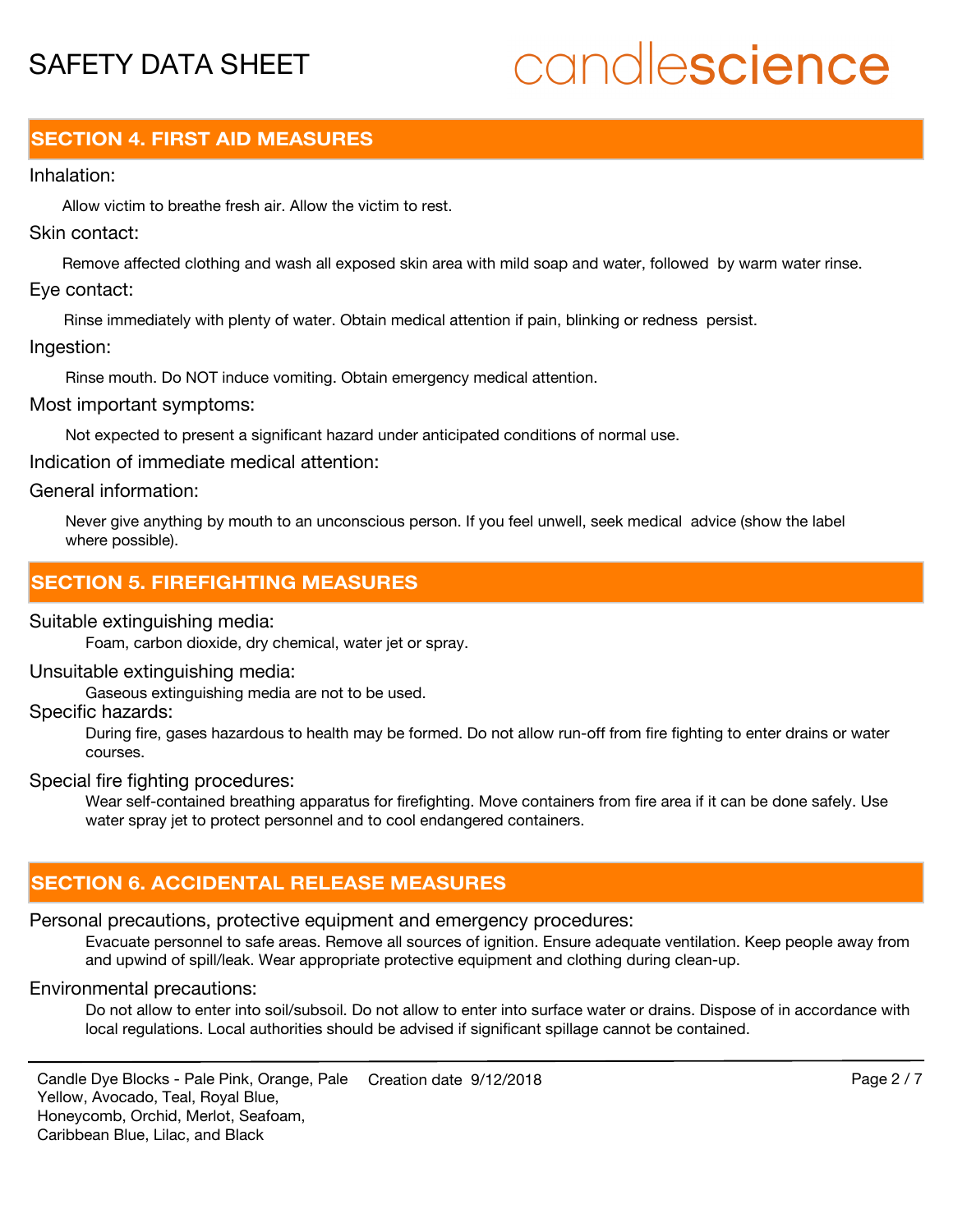# candlescience

#### Methods and materials for containment and cleaning up:

Soak up with inert absorbent material (e.g. sand, silica gel, vermiculite). Keep in suitable and closed containers for disposal. Clean contaminated floors and objects thoroughly while observing environmental regulations.

### **SECTION 7. HANDLING AND STORAGE**

#### Precautions for safe handling:

Avoid contact with skin and eyes. Avoid prolonged inhalation of vapors. Wash hands and other exposed areas with mild soap and water before eating, drinking or smoking and when leaving work. Handle in accordance with good industrial hygiene and safety practices.

#### Conditions for safe storage, including any incompatibilities:

Store in tightly closed and upright container in a cool, dry, ventilated area. Store away from light, heat, and sources of ignition.

# **SECTION 8. EXPOSURE CONTROLS/PERSONAL PROTECTION**

#### Exposure Guidelines:

#### Appropriate Engineering Controls:

#### **Ventilation:**

Use engineering controls to maintain airborne levels below exposure limit requirements or guidelines. If there are no applicable exposure limit requirements or guidelines, use only with adequate ventilation. Local exhaust ventilation may be necessary for some operations.

#### Personal Protective Equipment:

#### **Eye protection:**

Ensure that eyewash stations and safety showers are close to the workstation location. Chemical resistant goggles must be worn.

#### **Hand protection:**

Wear chemical resistant gloves suitable for this material as determined by a hazard assessment. Gloves should be discarded and replaced if there is any indication of degradation or chemical breakthrough.

#### **Skin and body protection:**

Wear protective clothing suitable for this material as determined by a hazard assessment.

#### **Respiratory protection:**

Respiratory protection should be worn when workplace exposures exceed exposure limit requirements or guidelines. If there are no applicable exposure limits or guidelines, use an approved respirator where there is a potential for adverse effects, including but not limited to respiratory irritation or odor, where indicated or required by the exposure assessment. Selection of air-purifying or positive-pressure supplied air will depend on the results of the exposure assessment which includes an evaluation of the specific operations and the actual or potential airborne concentrations. The type of cartridge or filter to be used must be selected and approved for the chemical, class, or classes of chemicals likely to be encountered in the workplace. For emergency conditions, use an approved positive-pressure self-contained breathing apparatus.

#### **General hygiene considerations:**

Handle in accordance with good industrial hygiene and safety practice. Remove contaminated clothing and protective equipment before entering eating areas. Wash hands before breaks and immediately after handling the product.

Candle Dye Blocks - Pale Pink, Orange, Pale Page 3 / 7 Creation date 9/12/2018Yellow, Avocado, Teal, Royal Blue, Honeycomb, Orchid, Merlot, Seafoam, Caribbean Blue, Lilac, and Black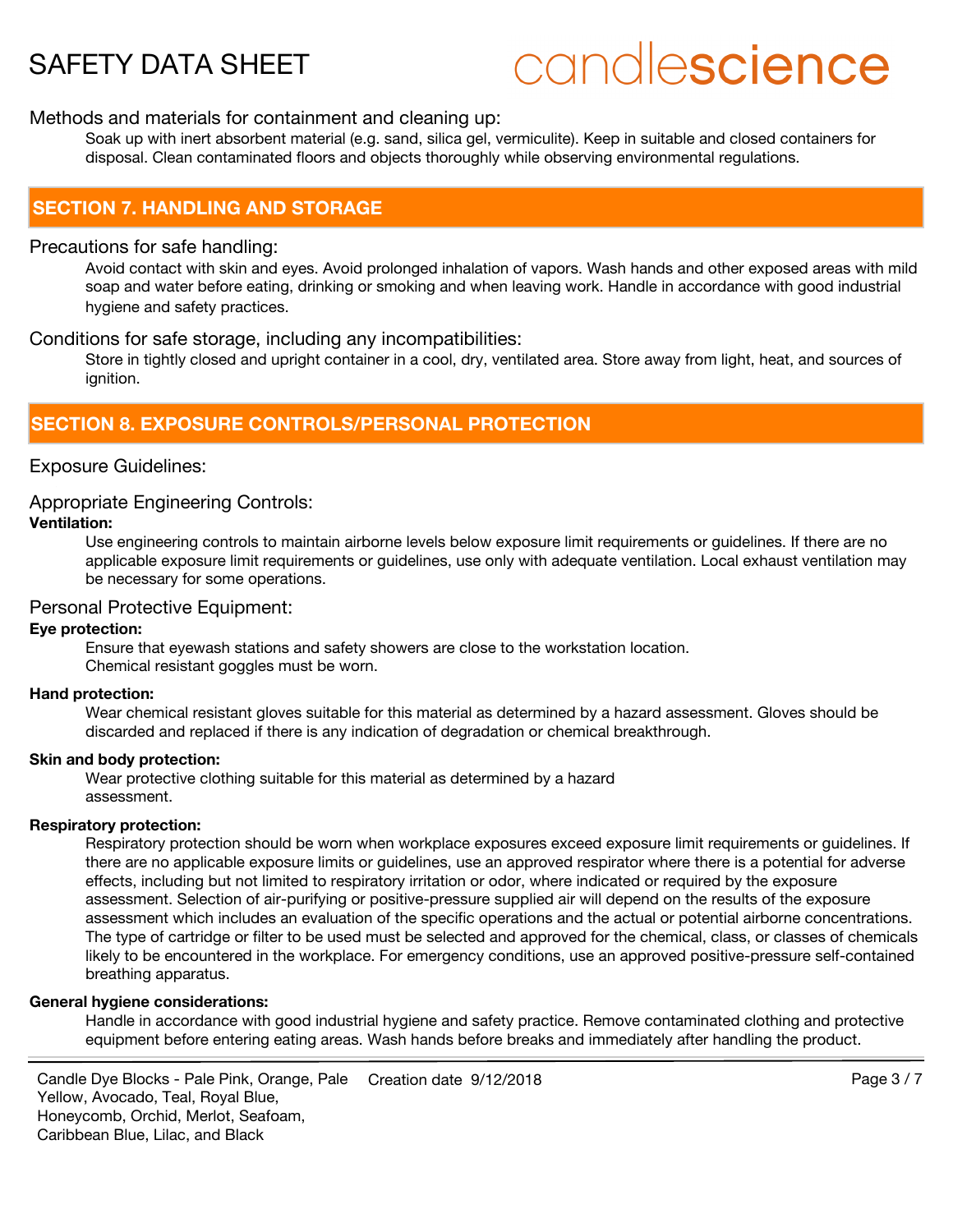# candlescience

## **SECTION 9. PHYSICAL AND CHEMICAL PROPERTIES**

| Appearance:                                   | solid                                             |
|-----------------------------------------------|---------------------------------------------------|
| Color:                                        | Black Blue brown amber Green Gray pink Purple red |
| Odor:                                         | slight aromatic                                   |
| Odor threshold:                               | N/A                                               |
| pH:                                           | N/A                                               |
| Melting point:                                | N/A                                               |
| Boiling point:                                | N/A                                               |
| Flashpoint:                                   | >95 °C<br>203 °F                                  |
| Evaporation Rate (Butyl Acetate = 1):         | N/A                                               |
| Flammability (solid, gas):                    | N/A                                               |
| Upper lower flammability or explosive limits: | N/A                                               |
| Vapor density (Air=1):                        | N/A                                               |
| Vapor pressure:                               | N/A                                               |
| Specific gravity (H2O=1):                     | N/A                                               |
| Solubility in water:                          | no                                                |
| Solubility in other solvents:                 | N/A                                               |
| Partition coefficient: n-octanol/water:       | N/A                                               |
| Auto-ignition temperature:                    | N/A                                               |
| Decomposition temperature:                    | N/A                                               |
| Kinematic viscosity:                          | N/A                                               |
| Dynamic viscosity:                            | N/A                                               |
| Explosive properties:                         | Not explosive                                     |
| Oxidizing properties:                         | Not oxidizing                                     |
| Refractive index:                             | N/A                                               |

# **SECTION 10. STABILITY AND REACTIVITY**

#### **Chemical stability:**

The product is stable and non-reactive under normal conditions of use, storage and transport.

#### **Possibility of hazardous reactions:**

Candle Dye Blocks - Pale Pink, Orange, Pale Creation date  $9/12/2018$  Page 4 / 7 Yellow, Avocado, Teal, Royal Blue, Honeycomb, Orchid, Merlot, Seafoam, Caribbean Blue, Lilac, and Black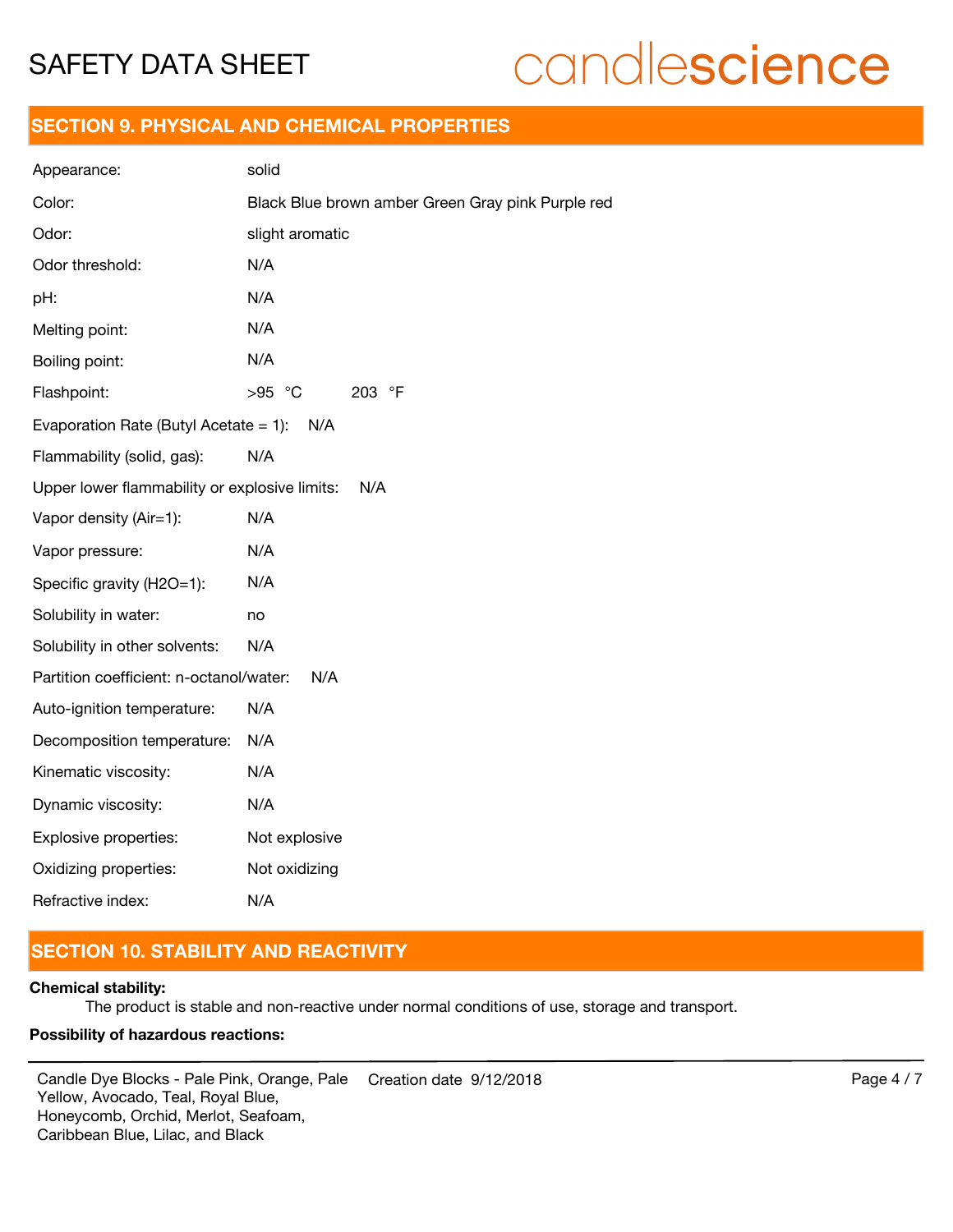# candlescience

Material is stable under normal conditions.

#### **Conditions to avoid:**

Heat, flames and sparks. Temperature extremes and direct sunlight.

#### **Incompatible materials:**

Strong oxidizing agents. Strong acids. Strong Bases.

#### **Hazardous decomposition products:**

No hazardous decomposition products are known.

# **SECTION 11. TOXICOLOGICAL INFORMATION**

#### **Acute oral toxicity:**

N/A

**Acute dermal toxicity:**

N/A

#### **Acute inhalation toxicity:**

N/A

#### **Skin corrosion/irritation:**

Not classified

#### **Serious eye damage/eye irritation:**

Not classified

#### **Respiratory or skin sensitization:**

Not classified

#### **Mutagenicity:**

Not classified

#### **Reproductive toxicity:**

Not classified

#### **Carcinogenicity:**

Not classified

Please note: Mixtures have not been tested for health hazards. The health hazard information presented is provided in accordance with US 29 CFR 1910.1200 and is based on the testing of individual components which have been shown to cause or may cause these health effects when tested at higher concentrations or at full strength.

## **SECTION 12. ECOLOGICAL INFORMATION**

Candle Dye Blocks - Pale Pink, Orange, Pale Creation date  $9/12/2018$  Page 5 / 7 Yellow, Avocado, Teal, Royal Blue, Honeycomb, Orchid, Merlot, Seafoam, Caribbean Blue, Lilac, and Black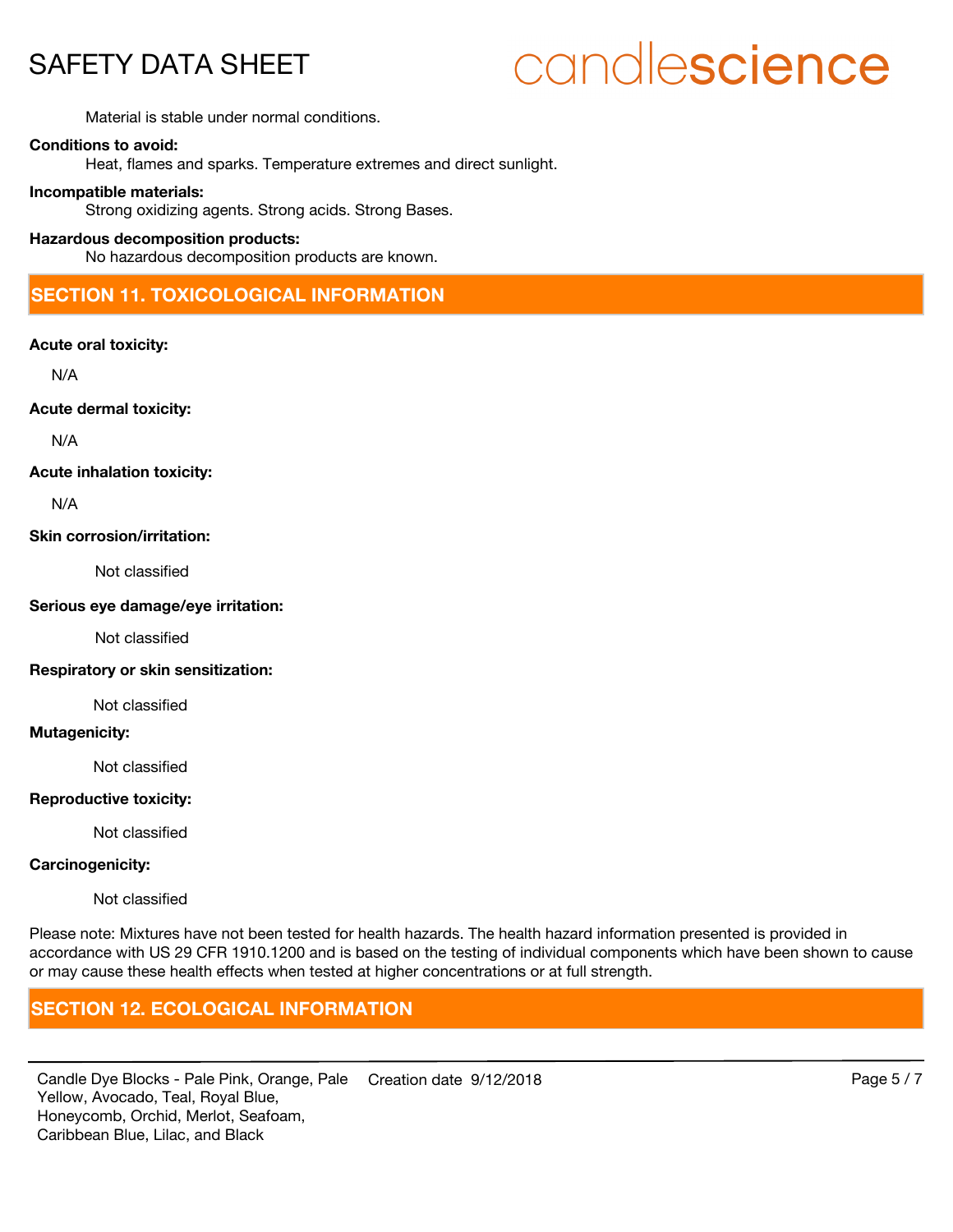# candlescience

#### **Ecotoxicity:**

Not established.

#### **Persistence and Degradability:**

Not established.

#### **Bioaccumulation:**

Not established.

#### **Other Adverse Effects:**

No known ecological damage caused by this product.

## **SECTION 13. DISPOSAL CONSIDERATIONS**

#### **Disposal instructions:**

Collect and reclaim or dispose in sealed containers at licensed waste disposal site. Do not allow this material to drain into sewers/water supplies. Do not contaminate ponds, waterways or ditches with chemical or used container. Dispose of contents/container in accordance with local/regional/national/international regulations.

#### **Local disposal regulations:**

Dispose in accordance with all applicable regulations.

#### **Hazardous waste code:**

The waste code should be assigned in discussion between the user, the producer and the waste disposal company.

#### **Waste from residues/unused products:**

Dispose of in accordance with local regulations. Empty containers or liners may retain some product residues. This material and its container must be disposed of in a safe manner.

#### **Contaminated packaging:**

Since emptied containers may retain product residue, follow label warnings even after container is emptied. Empty containers should be taken to an approved waste handling site for recycling or disposal.

## **SECTION 14. TRANSPORT INFORMATION**

**IATA UN Number:** Not regulated for transport

**IATA UN Proper Shipping Name:**

**IATA Transport Hazard Class:**

**IATA Packing group:**

**IATA Environmental Hazards:**

**IATA ERG Codes:**

**IATA Special Precautions:**

**IATA Other Information:**

**IMDG UN Number:** Not regulated for transport

Candle Dye Blocks - Pale Pink, Orange, Pale Creation date  $9/12/2018$  Page 6 / 7 Yellow, Avocado, Teal, Royal Blue, Honeycomb, Orchid, Merlot, Seafoam, Caribbean Blue, Lilac, and Black